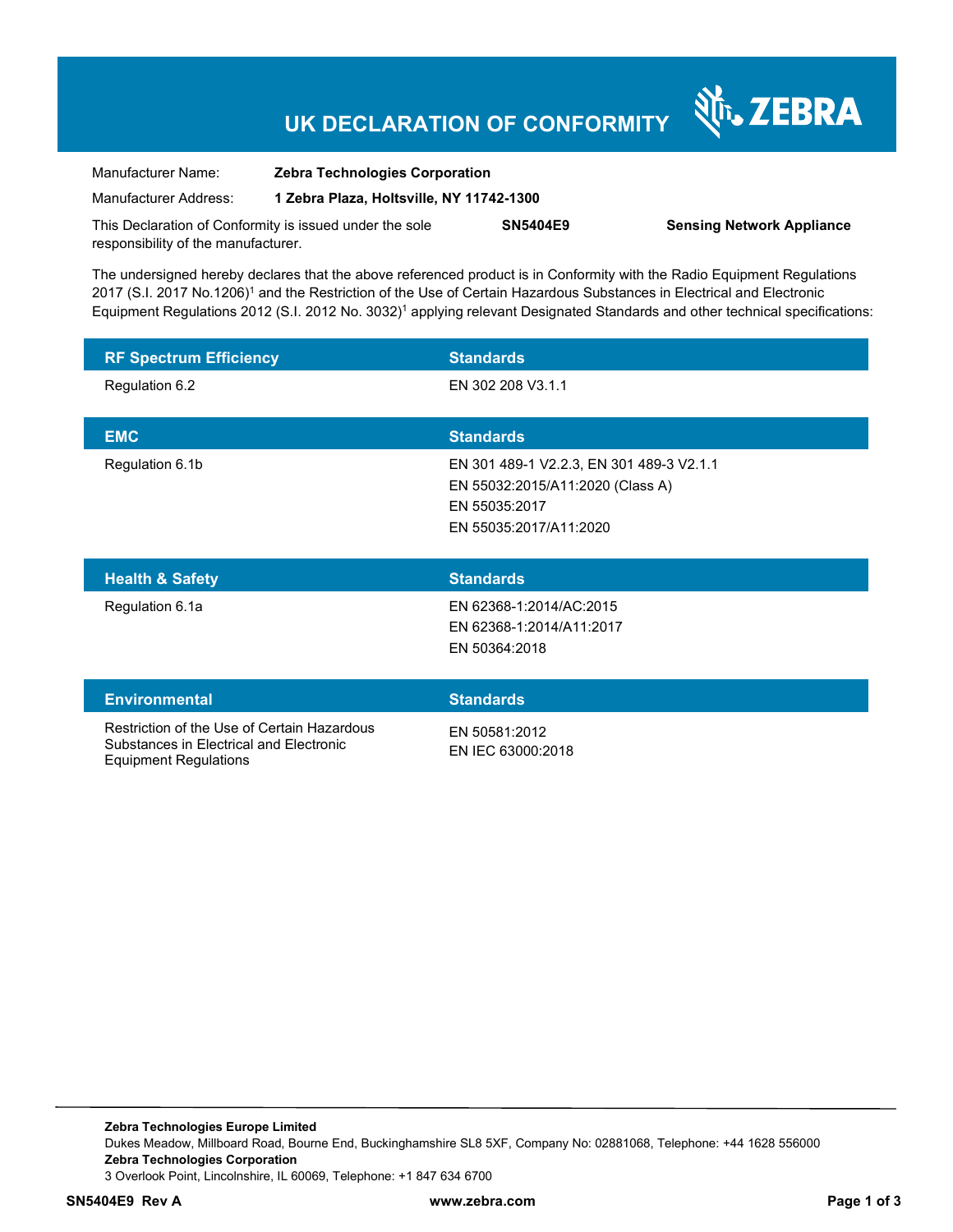## **UK DECLARATION OF CONFORMITY**



With regard to the Radio Equipment Regulations 2017 (S.I. 2017 No.1206)<sup>1</sup>, the conformity assessment procedure referred to in regulation 41(4)(a) and detailed in Schedule 2 has been followed.

 $^{\rm 1}$  As amended by applicable EU withdrawal legislation implemented at the time of issuing this declaration

### **Signed on behalf of Zebra Technologies Corporation**

*(Signature of authorized person)* Marco Belli Rev: A Annual Rev: A Annual Rev: A Annual Rev: A Annual Rev: A Annual Rev: A Annual Rev: A Annual Rev Sr. Manager, Regulatory **Date: 28 June 2021** Place: Bourne End, UK